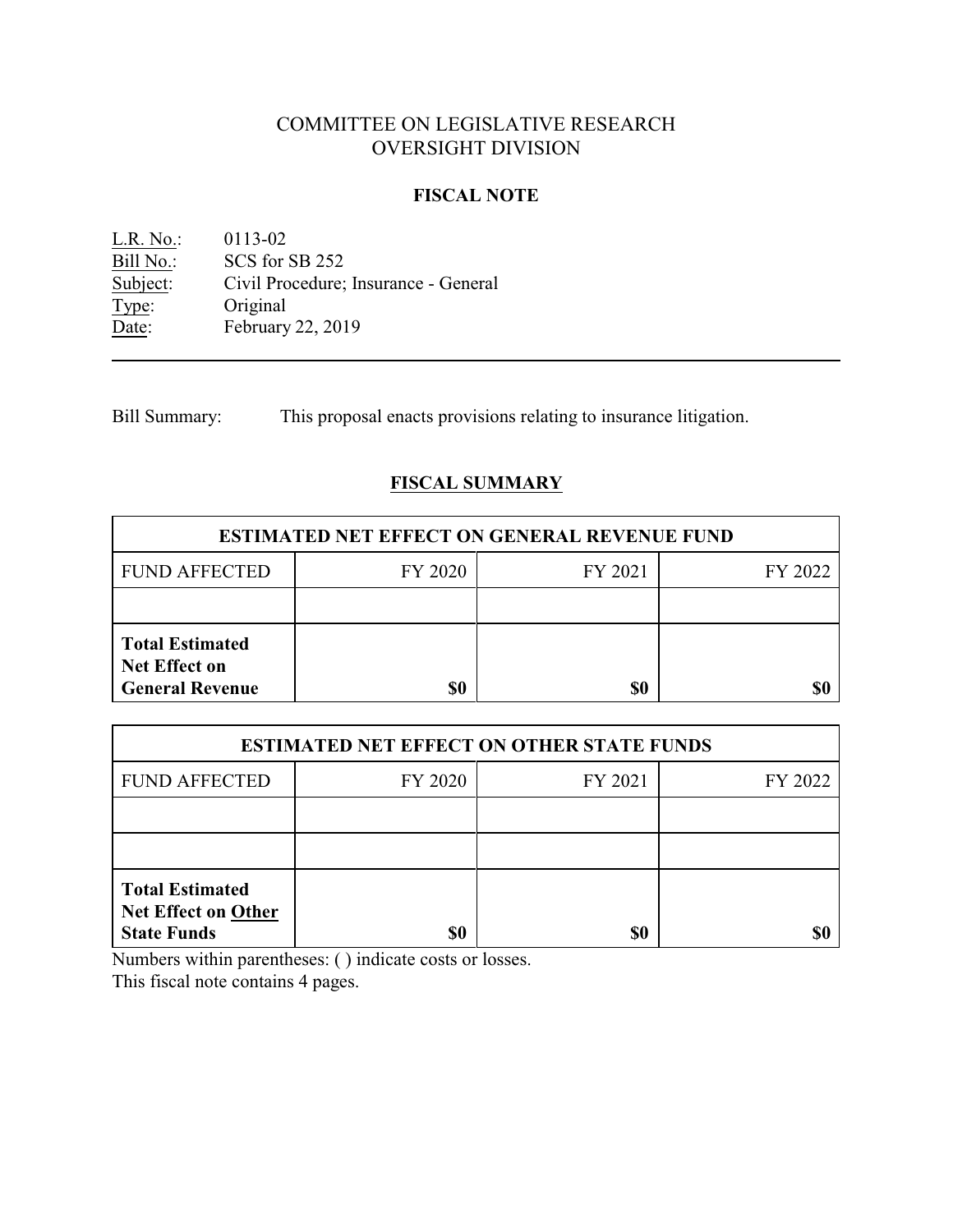L.R. No. 0113-02 Bill No. SCS for SB 252 Page 2 of 4 February 22, 2019

| <b>ESTIMATED NET EFFECT ON FEDERAL FUNDS</b>                        |         |         |         |  |
|---------------------------------------------------------------------|---------|---------|---------|--|
| <b>FUND AFFECTED</b>                                                | FY 2020 | FY 2021 | FY 2022 |  |
|                                                                     |         |         |         |  |
|                                                                     |         |         |         |  |
| <b>Total Estimated</b><br>Net Effect on All<br><b>Federal Funds</b> | \$0     | \$0     |         |  |

| <b>ESTIMATED NET EFFECT ON FULL TIME EQUIVALENT (FTE)</b>    |         |         |         |  |
|--------------------------------------------------------------|---------|---------|---------|--|
| <b>FUND AFFECTED</b>                                         | FY 2020 | FY 2021 | FY 2022 |  |
|                                                              |         |         |         |  |
|                                                              |         |         |         |  |
| <b>Total Estimated</b><br><b>Net Effect on</b><br><b>FTE</b> |         |         |         |  |

 $\Box$  Estimated Net Effect (expenditures or reduced revenues) expected to exceed \$100,000 in any of the three fiscal years after implementation of the act.

| <b>ESTIMATED NET EFFECT ON LOCAL FUNDS</b> |         |         |         |
|--------------------------------------------|---------|---------|---------|
| <b>FUND AFFECTED</b>                       | FY 2020 | FY 2021 | FY 2022 |
| Local Government                           | \$0     | \$0     | \$0     |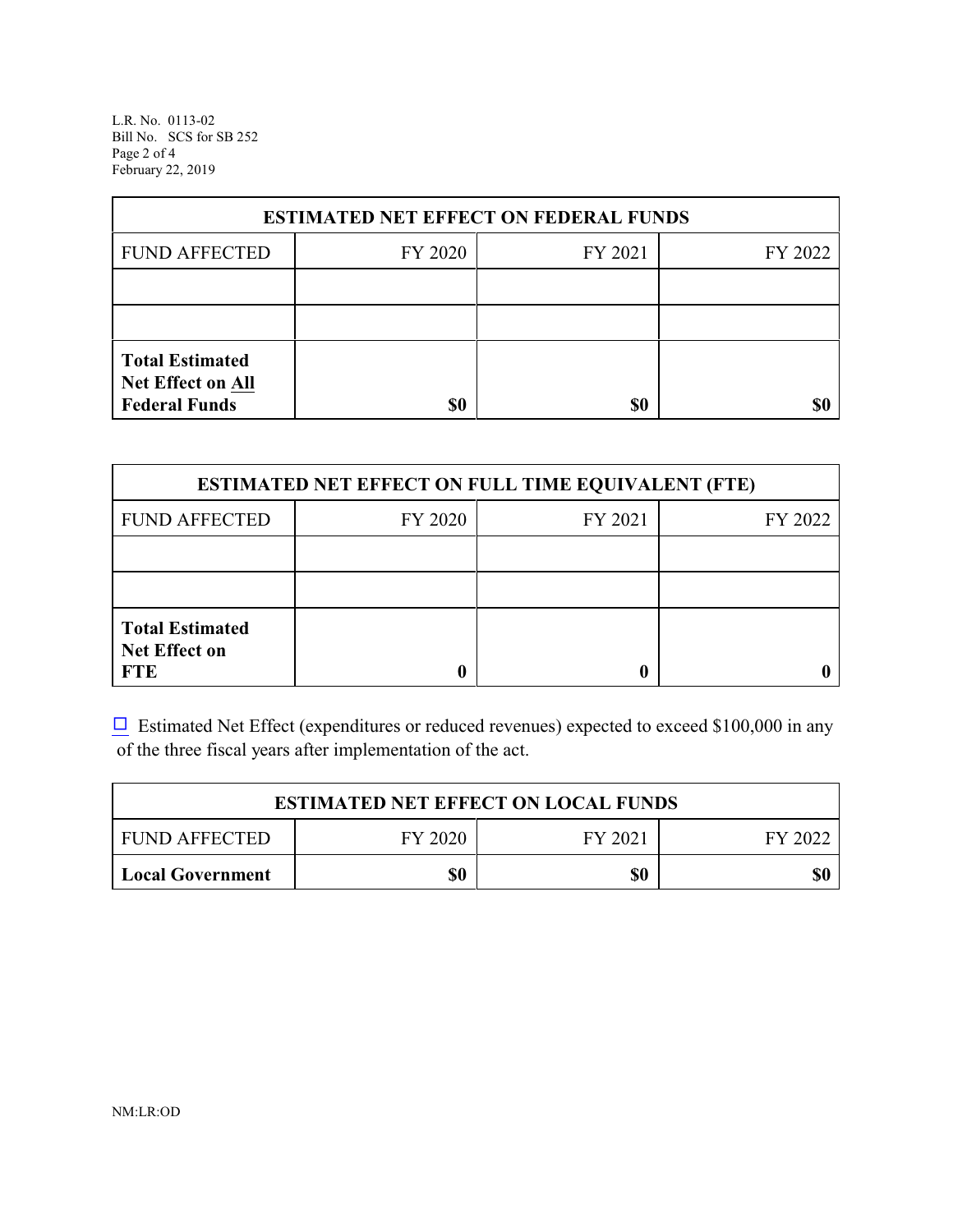L.R. No. 0113-02 Bill No. SCS for SB 252 Page 3 of 4 February 22, 2019

### **FISCAL ANALYSIS**

### ASSUMPTION

Officials at the **Department of Insurance, Financial Institutions and Professional Registration**, the **Department of Revenue's Motor Vehicle and Driver License Division** and the **Office of the State Courts Administrator** each assume no fiscal impact to their respective agencies from this proposal.

**Oversight** notes that the Department of Insurance, Financial Institutions and Professional Registration, the Department of Revenue's Motor Vehicle and Driver License Division and the Office of the State Courts Administrator each has stated the proposal would not have a direct fiscal impact on their organization. Oversight does not have any information to the contrary. Therefore, Oversight will reflect a zero impact on the fiscal note.

| FISCAL IMPACT - State Government | FY 2020<br>$(10 \text{ Mo.})$ | FY 2021    | FY 2022                       |
|----------------------------------|-------------------------------|------------|-------------------------------|
|                                  | <u>\$0</u>                    | <u>\$0</u> | $\underline{\underline{\$0}}$ |
| FISCAL IMPACT - Local Government | FY 2020<br>$(10 \text{ Mo.})$ | FY 2021    | FY 2022                       |
|                                  | <u>\$0</u>                    | <u>\$0</u> | <u>\$0</u>                    |

### FISCAL IMPACT - Small Business

No direct fiscal impact to small businesses would be expected as a result of this proposal.

#### FISCAL DESCRIPTION

The proposed legislation appears to have no direct fiscal impact.

This legislation is not federally mandated, would not duplicate any other program and would not require additional capital improvements or rental space.